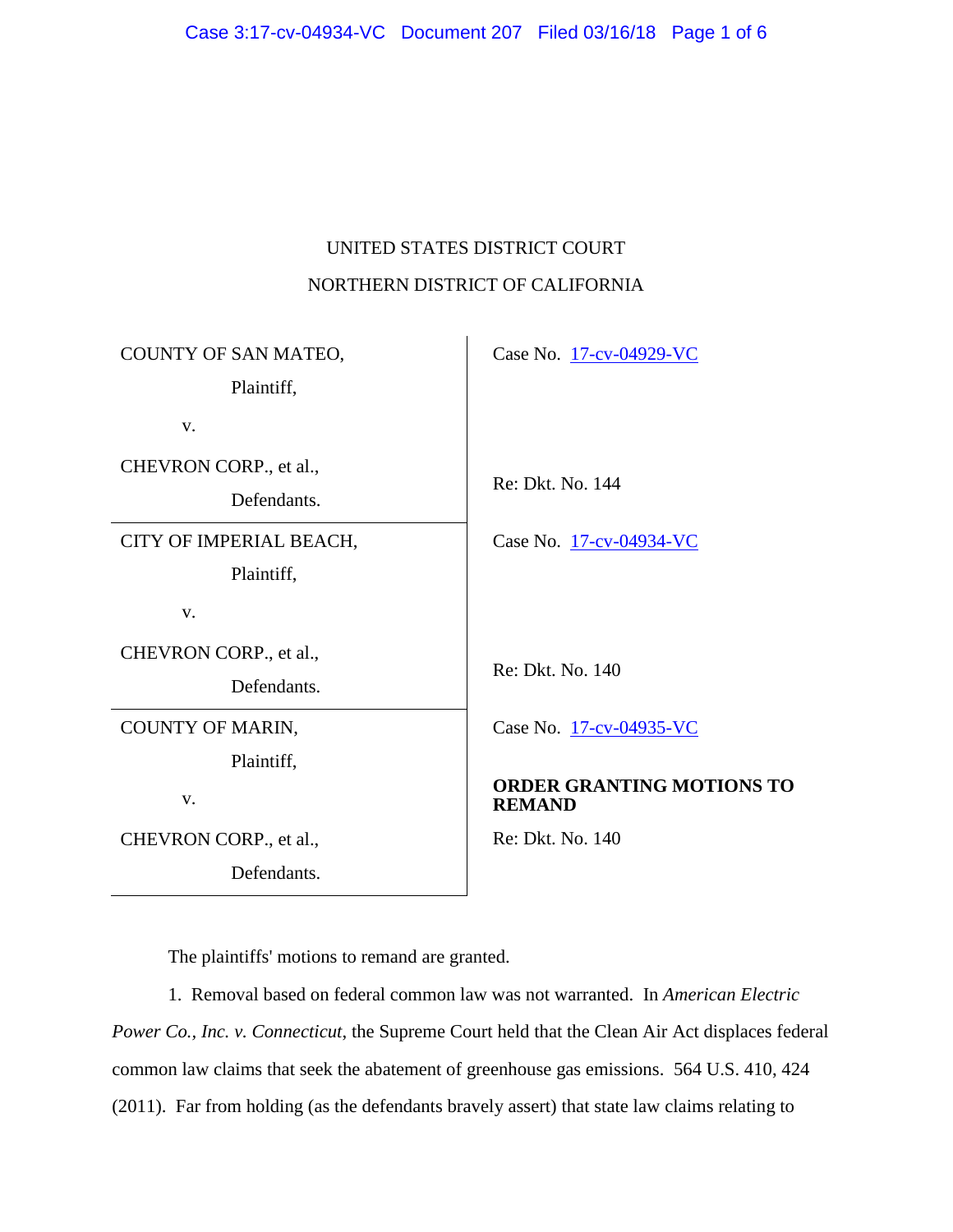## Case 3:17-cv-04934-VC Document 207 Filed 03/16/18 Page 2 of 6

global warming are superseded by federal common law, the Supreme Court noted that the question of whether such state law claims survived would depend on whether they are preempted by the federal statute that had displaced federal common law (a question the Court did not resolve). *Id.* at 429. This seems to reflect the Court's view that once federal common law is displaced by a federal statute, there is no longer a possibility that state law claims could be superseded by the previously-operative federal common law.

Applying *American Electric Power*, the Ninth Circuit concluded in *Native Village of Kivalina v. ExxonMobil Corp.* that federal common law is displaced by the Clean Air Act not only when plaintiffs seek injunctive relief to curb emissions but also when they seek damages for a defendant's contribution to global warming. 696 F.3d 849, 857-58 (9th Cir. 2012). The plaintiffs in the current cases are seeking similar relief based on similar conduct, which means that federal common law does not govern their claims. In this respect, the Court disagrees with *People of the State of California v. BP P.L.C.*, Nos. C 17-06011 WHA, C 17-06012 WHA (N.D. Cal. Feb. 27, 2018), which concluded that San Francisco and Oakland's current lawsuits are materially different from *Kivalina* such that federal common law could play a role in the current lawsuits brought by the localities even while it could not in *Kivalina*. Like the localities in the current cases, the *Kivalina* plaintiffs sought damages resulting from rising sea levels and land erosion. Not coincidentally, there is significant overlap between the defendants in *Kivalina* and the defendants in the current cases. 696 F.3d at 853-54  $\&$  n.1. The description of the claims asserted was also nearly identical in *Kivalina* and the current cases: that the defendants' contributions to greenhouse gas emissions constituted "a substantial and unreasonable interference with public rights." *Id.* at 854. Given these facts, *Kivalina* stands for the proposition that federal common law is not just displaced when it comes to claims against domestic sources of emissions but also when it comes to claims against energy producers' contributions to global warming and rising sea levels. *Id.* at 854-58. Put another way, *American Electric Power* did not confine its holding about the displacement of federal common law to particular sources of emissions, and *Kivalina* did not apply *American Electric Power* in such a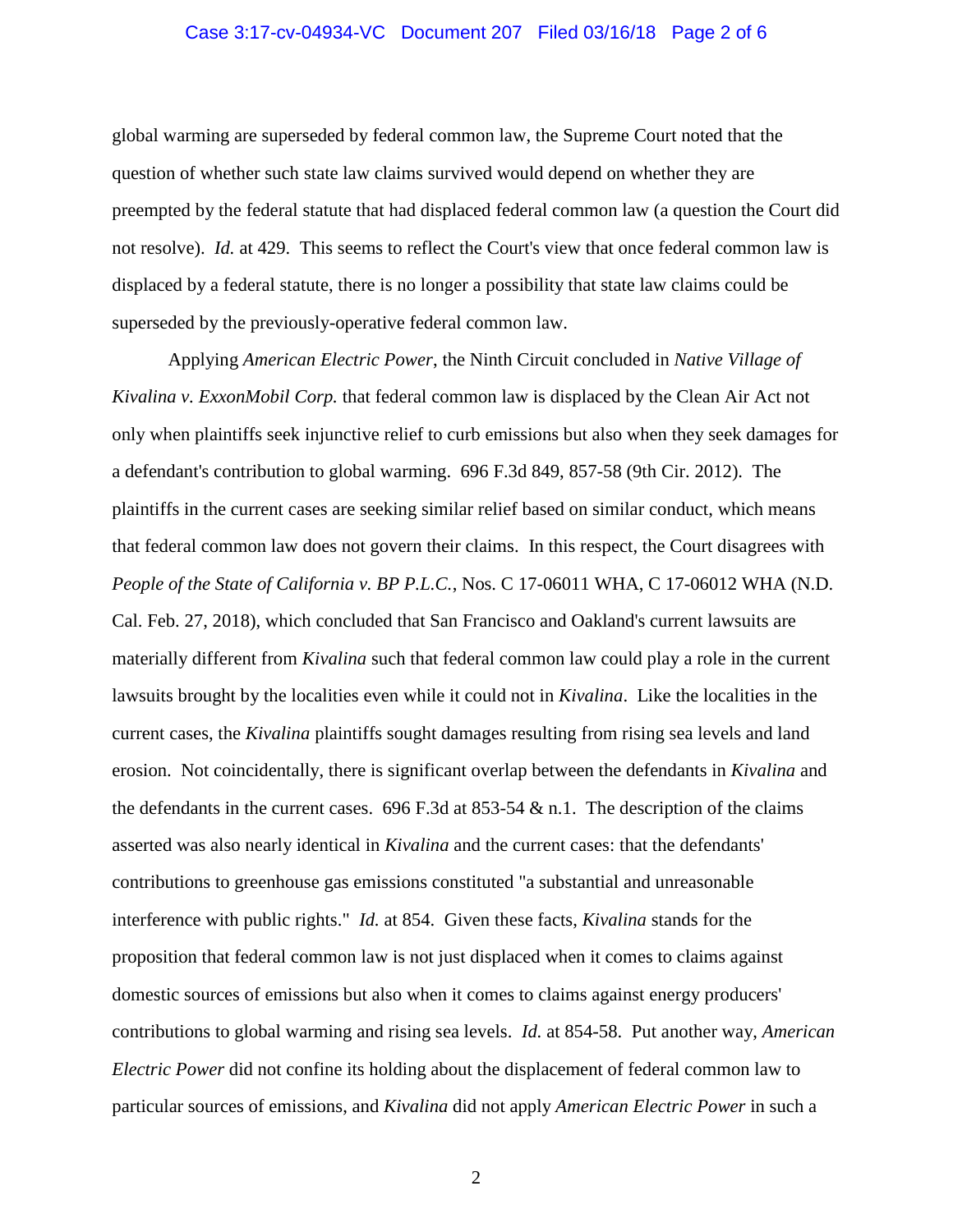## Case 3:17-cv-04934-VC Document 207 Filed 03/16/18 Page 3 of 6

limited way.

Because federal common law does not govern the plaintiffs' claims, it also does not preclude them from asserting the state law claims in these lawsuits. Simply put, these cases should not have been removed to federal court on the basis of federal common law that no longer exists.

2. Nor was removal warranted under the doctrine of complete preemption. State law claims are often preempted by federal law, but preemption alone seldom justifies removing a case from state court to federal court. Usually, state courts are left to decide whether state law claims are preempted by federal law under principles of "express preemption," "conflict preemption" or "field preemption." And state courts are entirely capable of adjudicating that sort of question. *See, e.g.*, *Smith v. Wells Fargo Bank, N.A.*, 38 Cal. Rptr. 3d 653, 665-73 (Cal. Ct. App. 2005), *as modified on denial of reh'g* (Jan. 26, 2006); *Carpenters Health & Welfare Trust Fund for California v. McCracken*, 100 Cal. Rptr. 2d 473, 474-77 (Cal. Ct. App. 2000). A defendant may only remove a case to federal court in the rare circumstance where a state law claim is "completely preempted" by a specific federal statute – for example, section 301 of the Labor Management Relations Act, section 502 of the Employment Retirement Income Security Act, or sections 85 and 86 of the National Bank Act. *See Sullivan v. American Airlines, Inc.*, 424 F.3d 267, 271-73 (2d Cir. 2005). The defendants do not point to any applicable statutory provision that involves complete preemption. To the contrary, the Clean Air Act and the Clean Water Act both contain savings clauses that preserve state causes of action and suggest that Congress did not intend the federal causes of action under those statutes "to be exclusive." 42 U.S.C. §§ 7604(e), 7416; 33 U.S.C. §§ 1365(e), 1370; *Beneficial National Bank v. Anderson*, 539 U.S. 1, 9 n.5 (2003); *Bell v. Cheswick Generating Station*, 734 F.3d 188, 194-97 (3d Cir. 2013). There may be important questions of ordinary preemption, but those are for the state courts to decide upon remand.

3. Nor was removal warranted on the basis of *Grable* jurisdiction. The defendants have not pointed to a specific issue of federal law that must necessarily be resolved to adjudicate the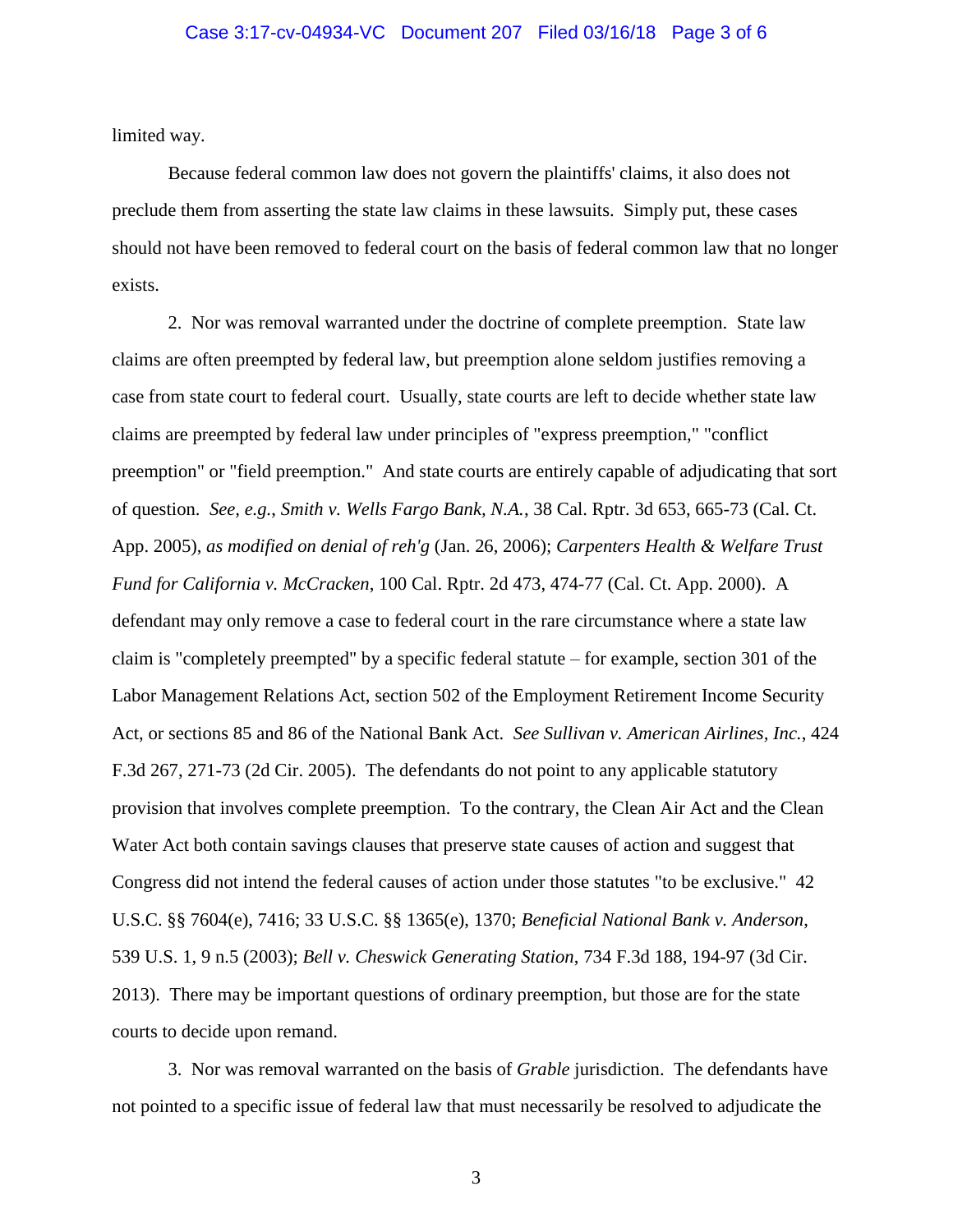state law claims. *Grable & Sons Metal Products, Inc. v. Darue Engineering & Manufacturing*, 545 U.S. 308, 314 (2005); *see also Empire Healthchoice Assurance, Inc. v. McVeigh*, 547 U.S. 677, 700 (2006). Instead, the defendants mostly gesture to federal law and federal concerns in a generalized way. The mere potential for foreign policy implications (resulting from the plaintiffs succeeding on their claims at an unknown future date) does not raise the kind of actually disputed, substantial federal issue necessary for *Grable* jurisdiction. Nor does the mere existence of a federal regulatory regime mean that these cases fall under *Grable*. *See Empire Healthchoice*, 547 U.S. at 701 ("[I]t takes more than a federal element 'to open the "arising" under" door.'" (quoting *Grable*, 545 U.S. at 313)). Moreover, even if deciding the nuisance claims were to involve a weighing of costs and benefits, and even if the weighing were to implicate the defendants' dual obligations under federal and state law, that would not be enough to invoke *Grable* jurisdiction. On the defendants' theory, many (if not all) state tort claims that involve the balancing of interests and are brought against federally regulated entities would be removable. *Grable* does not sweep so broadly. *See Empire Healthchoice*, 547 U.S. at 701 (describing *Grable* as identifying no more than a "slim category" of removable cases); *Grable*, 545 U.S. at 313-14, 319.

4. These cases were not removable under any of the specialized statutory removal provisions cited by the defendants. Removal under the Outer Continental Shelf Lands Act was not warranted because even if some of the activities that caused the alleged injuries stemmed from operations on the Outer Continental Shelf, the defendants have not shown that the plaintiffs' causes of action would not have accrued *but for* the defendants' activities on the shelf. *See In re Deepwater Horizon*, 745 F.3d 157, 163 (5th Cir. 2014). Nor was federal enclave jurisdiction appropriate, since federal land was not the "locus in which the claim arose." *In re High-Tech Employee Antitrust Litigation*, 856 F. Supp. 2d 1103, 1125 (N.D. Cal. 2012) (quoting *Alvares v. Erickson*, 514 F.2d 156, 160 (9th Cir. 1975)); *see also Ballard v. Ameron International Corp.*, No. 16-CV-06074-JSC, 2016 WL 6216194, at \*3 (N.D. Cal. Oct. 25, 2016); *Klausner v. Lucas Film Entertainment Co, Ltd.*, No. 09-03502 CW, 2010 WL 1038228, at \*4 (N.D. Cal. Mar. 19,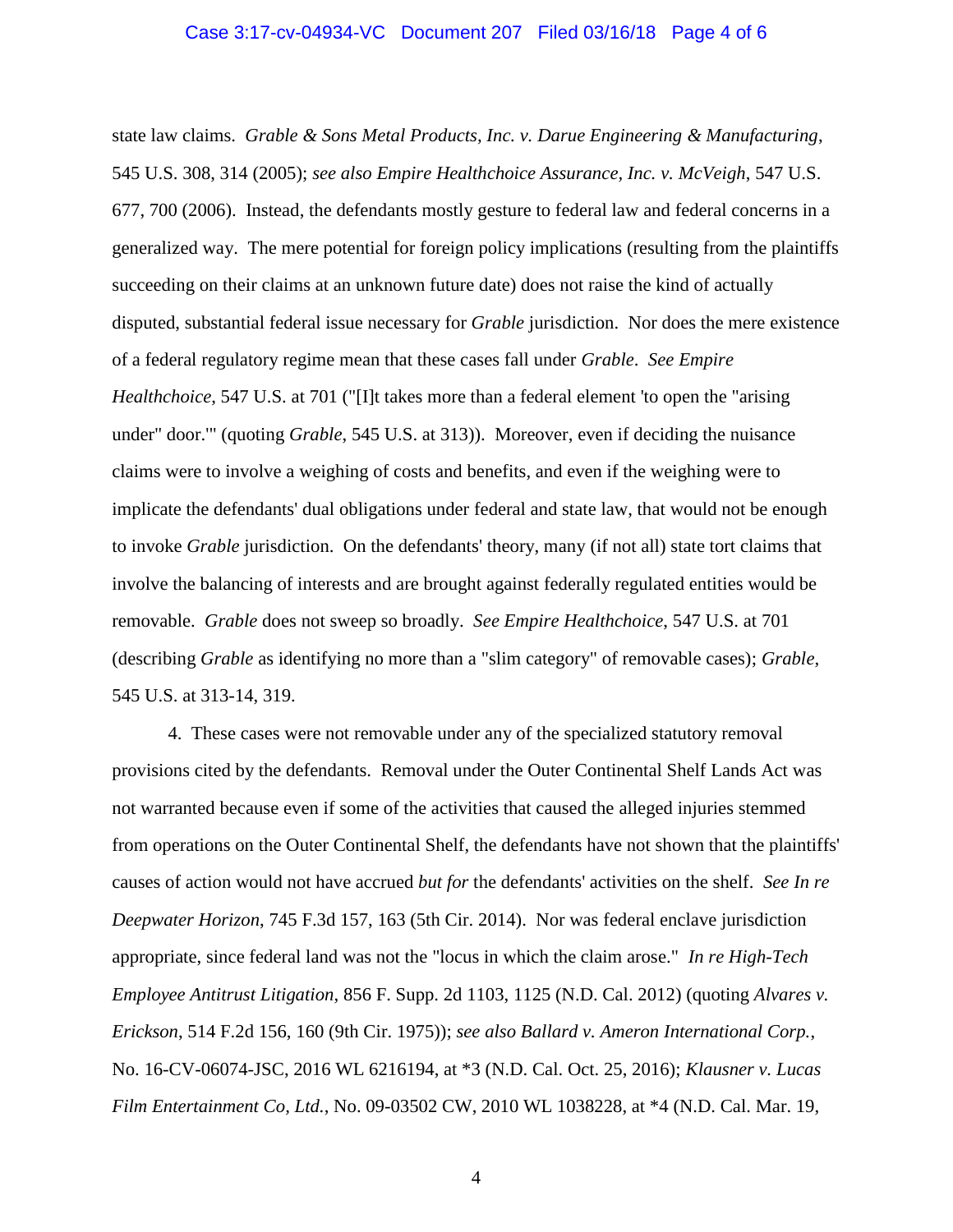## Case 3:17-cv-04934-VC Document 207 Filed 03/16/18 Page 5 of 6

2010); *Rosseter v. Industrial Light & Magic*, No. C 08-04545 WHA, 2009 WL 210452, at \*2 (N.D. Cal. Jan. 27, 2009). Nor was there a reasonable basis for federal officer removal, because the defendants have not shown a "causal nexus" between the work performed under federal direction and the plaintiffs' claims, which are based on a wider range of conduct. *See Cabalce v. Thomas E. Blanchard & Associates, Inc.*, 797 F.3d 720, 727 (9th Cir. 2015); *see also Watson v. Philip Morris Companies, Inc.*, 551 U.S. 142, 157 (2007). And bankruptcy removal did not apply because these suits are aimed at protecting the public safety and welfare and brought on behalf of the public. *See City & Cty. of San Francisco v. PG & E Corp.*, 433 F.3d 1115, 1123-24 (9th Cir. 2006); *Lockyer v. Mirant Corp.*, 398 F.3d 1098, 1108-09 (9th Cir. 2005). To the extent two defendants' bankruptcy plans are relevant, there is no sufficiently close nexus between the plaintiffs' lawsuits and these defendants' plans. *See In re Wilshire Courtyard*, 729 F.3d 1279, 1287 (9th Cir. 2013).

\* \* \*

As the defendants note, these state law claims raise national and perhaps global questions. It may even be that these local actions are federally preempted. But to justify removal from state court to federal court, a defendant must be able to show that the case being removed fits within one of a small handful of small boxes. Because these lawsuits do not fit within any of those boxes, they were properly filed in state court and improperly removed to federal court. Therefore, the motions to remand are granted. The Court will issue a separate order in each case to remand it to the state court that it came from.

At the hearing, the defendants requested a short stay of the remand orders to sort out whether a longer stay pending appeal is warranted. A short stay is appropriate to consider whether the matter should be certified for interlocutory appeal, whether the defendants have the right to appeal based on their dubious assertion of federal officer removal, or whether the remand orders should be stayed pending the appeal of Judge Alsup's ruling. Therefore, the remand orders are stayed until 42 days of this ruling. Within 7 days of this ruling, the parties must submit a stipulated briefing schedule for addressing the propriety of a stay pending appeal. The